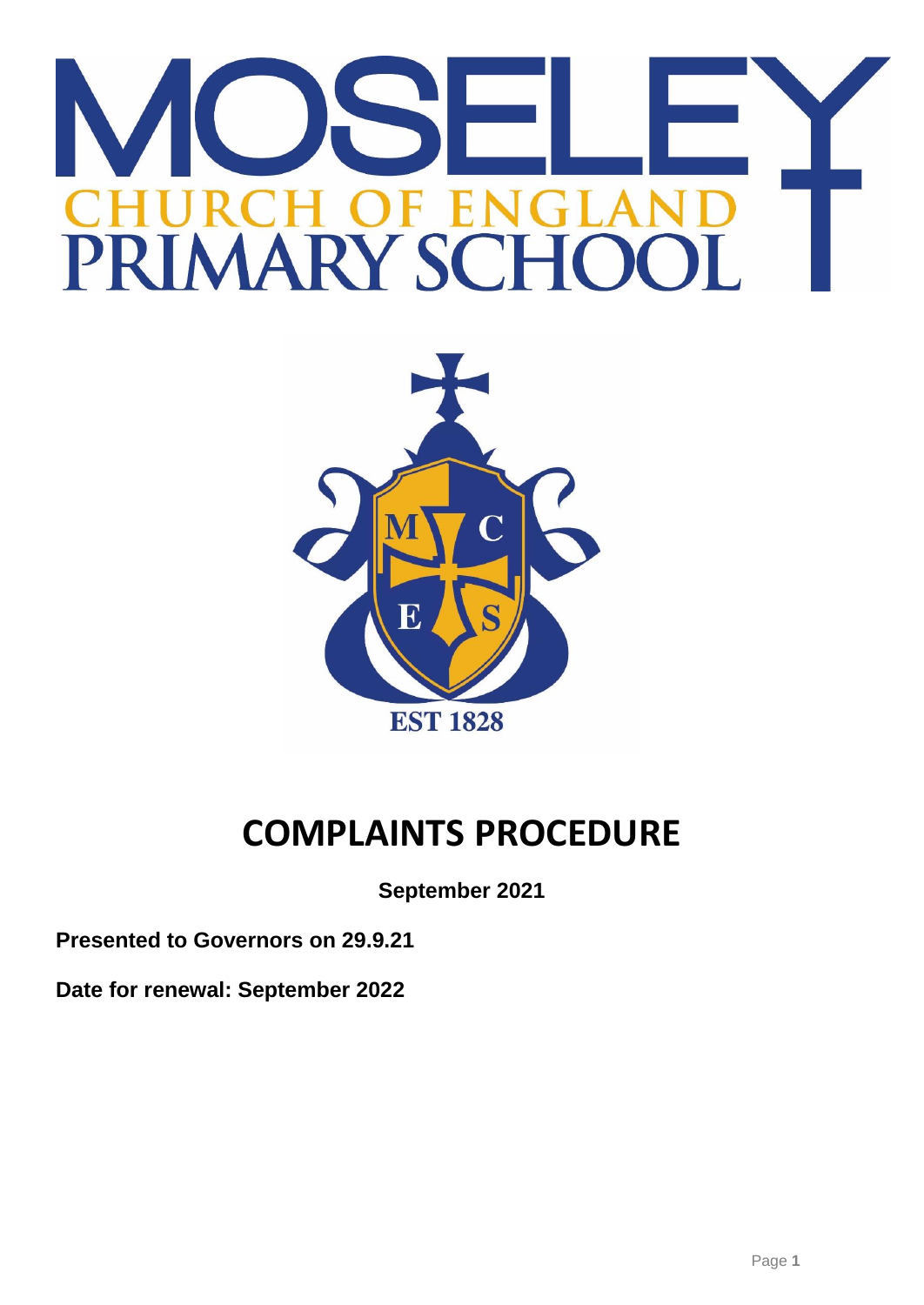# **Complaints Procedure**

In accordance with equality law we will consider making reasonable adjustments, if required, to enable you to access this complaints procedure. Please contact us if, for example, you require a copy of this procedure in a particular format (such as large print) or require assistance with raising a formal complaint or holding complaint meetings in accessible locations.

# **1. Introduction**

All schools are legally required to have a procedure in place to deal with complaints relating to the school. The Governing Board of our school has approved the following procedure which explains what you should do if you have concerns or wish to make a complaint and how your complaint will be dealt with.

Our school follows current advice and guidance published by the Department for Education (DfE) regarding school complaints procedures, including on dealing with serial and persistent complaints. Our school intends for all concerns or complaints to be dealt with fairly, openly and promptly.

This procedure applies to all concerns or complaints, **except** for those which relate to:

- pupil admissions and exclusions,
- statutory assessments of Special Educational Needs (SEN),
- child protection and safeguarding procedures,
- staff conduct, grievances, capability or disciplinary procedures,
- services provided from the school's premises by other organisations,
- school re-organisation proposals,
- National Curriculum content,
- whistleblowing or
- Subject Access Requests (SAR) and Freedom of Information (FOI) requests.

You can access policies relating to the above on our school website or ask us for a copy. If applicable, you can also contact the relevant organisation which operates a service from our school premises.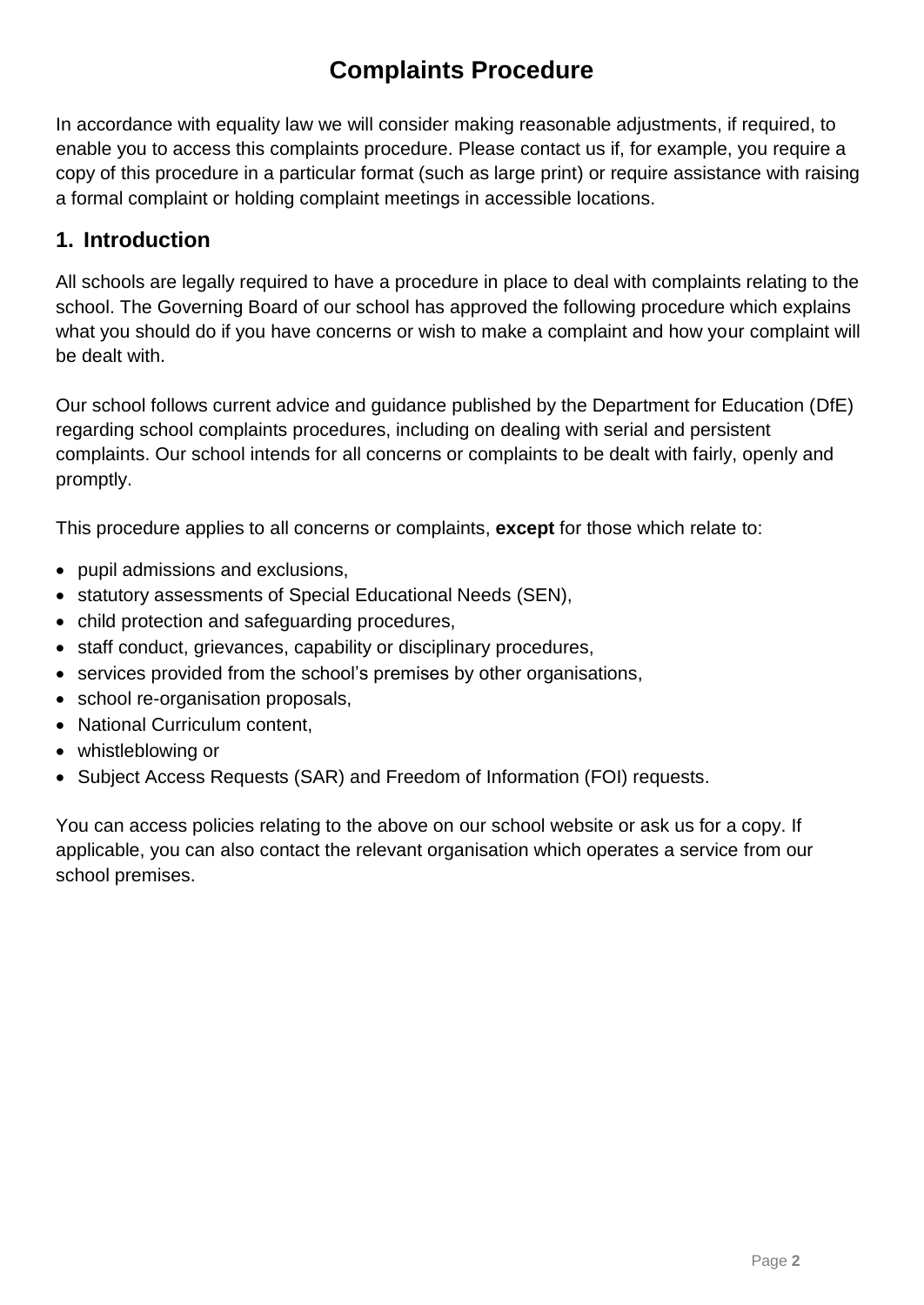# **2. Resolving concerns informally**

It is in everyone's interest that concerns are resolved informally at the earliest possible stage, before they become formal complaints which need to invoke formal procedures. We encourage parents with a concern to raise it informally with their child's class teacher in the first instance. Other concerns can be raised through the school office. We hope that we will either be able to address your concern on the spot, or arrange to discuss it further at a mutually convenient time.

Our Head Teacher and/or Chair of the Governing Board will not routinely be involved in resolving informal concerns but, in exceptional circumstances, appointments can be made with them by contacting the school office. It is for them to determine if such circumstances are exceptional and if it is therefore appropriate for them to become involved at this stage.

You should not approach individual governors to raise concerns or complaints, as they have no authority to act on an individual basis and it may also prevent them from considering complaints at Stage 2 of this procedure.

# **3. Observing confidentiality**

Where possible complaints will be dealt with confidentially and, where the Governing Board is involved, we will avoid sharing details of your complaint with the whole Governing Board except in very general terms. We would also ask **you** to observe confidentiality and not discuss complaints publically or via social media.

Our school maintains a centrally held record of all formal complaints received, including any actions taken and outcome, and documentation referred to as part of the complaints process. You have a right to request copies in accordance with our policy for dealing with Subject Access Requests (SAR) and Freedom of Information (FOI) requests.

The governing board will monitor the effectiveness of the complaints procedures to ensure that all complaints received are managed appropriately.

# **4. Safeguarding**

Wherever a complaint suggests that a child's wellbeing or safety is at risk, our school has a duty to report this immediately in accordance with our Child Protection and Safeguarding Policy, a copy of which is available on our website.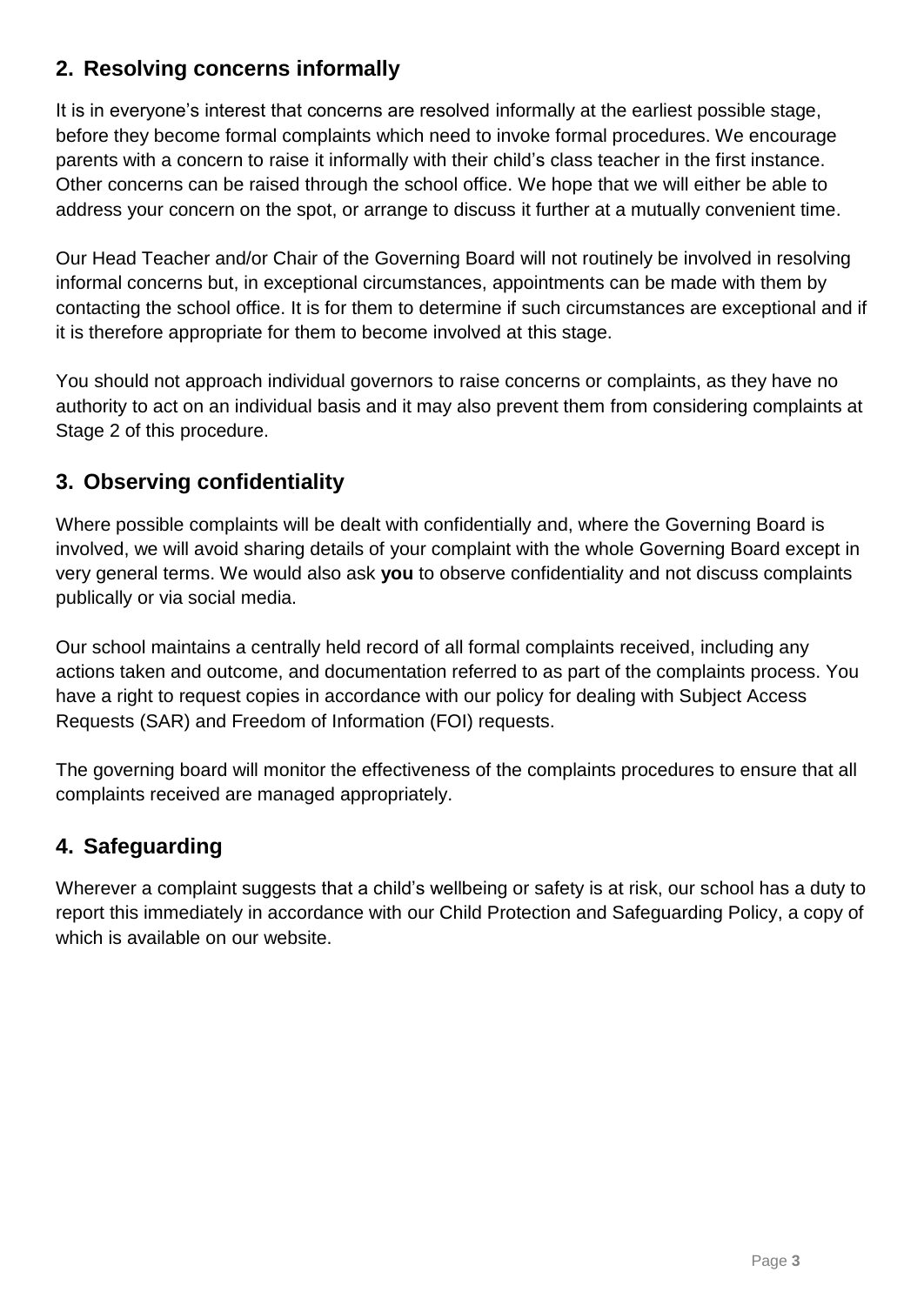# **5. Timescales**

Our school will endeavour to abide by timescales stated under each stage of the process below. Sometimes, due to the nature or complexity of the concern raised, we may need to set different timescales in which case you will be notified of the date by which we will respond and you will be kept informed of progress throughout. We will consider complaints made outside of term time to have been received on the first school day after the holiday period.

Our school will not look into complaints that have been made more than 3 months after the event that led to the complaint, apart from in exceptional circumstances. It is for us to determine if such circumstances are exceptional and if it is therefore appropriate for the complaint to be looked into.

If other bodies are investigating aspects of your complaint, for example the police, local authority safeguarding teams or tribunals, this may impact on our ability to adhere to the timescales within this procedure or could result in the procedure being suspended until those public bodies have completed their investigations.

If you start legal action against our school in relation to your complaint, we will consider whether to suspend our procedure regarding this complaint until those legal proceedings have concluded.

# **6. Resolving complaints**

At each stage in the procedure, our school wants to resolve your concern. The person looking into your complaint (or persons if a panel of governors in involved) may:

- **contact** you and any other person that they consider necessary, in order to consider the issue(s) raised in the complaint;
- **review** any documentation provided in support of your complaint or that they consider relevant;
- **request** further information or documents from you (or others) before the process can continue.

After considering the available evidence, this person(s) will decide that your complaint is either:

- **upheld**, in which case they will recommend any action(s) that could be taken by our school in order to resolve it;
- **not upheld**; or
- **partially upheld**, in which case they will recommend any action(s) that could be taken by our school in order to resolve the upheld part of your complaint.

In addition, our school may offer you one or more of the following:

- an **explanation** and/or an **apology**;
- an **admission** that the situation could have been handled differently or better;
- an **assurance** that we will try to help ensure that what you complained about will not happen again, and/or an **explanation** of the steps that have been or will be taken in this respect, indicating the timescale within which any changes will be made;
- an **undertaking** to review school policies in light of the complaint.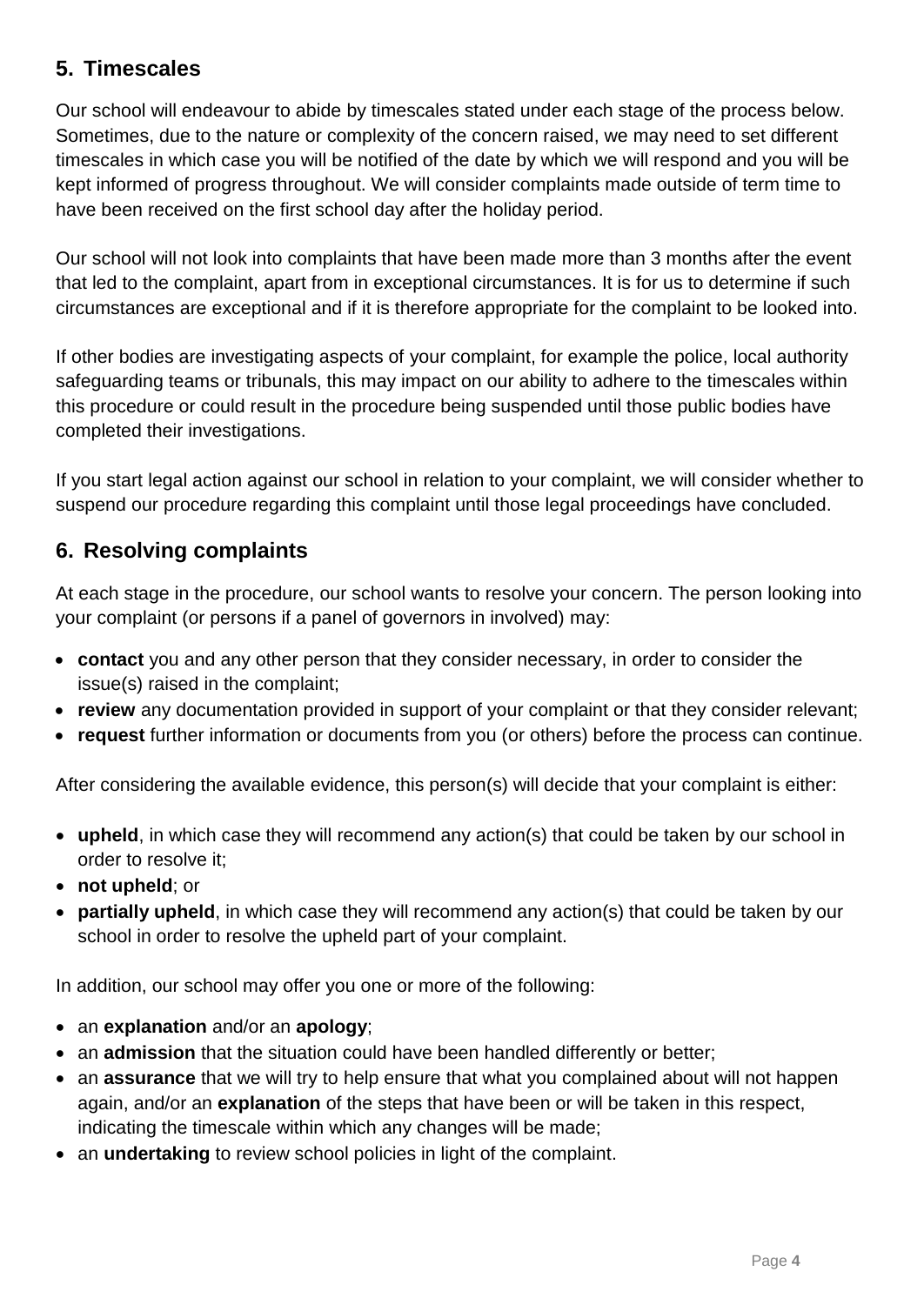# **7. Submitting and looking into your formal complaint (Stage 1)**

If you want to make **a formal complaint**, please complete all sections of the form at **Appendix A** and then submit it to the school office, marked as **Private and Confidential**. If you would like to raise your complaint via another method, i.e. verbally or in person, please contact the school office. Complaints may also be submitted by a third party acting on your behalf, as long as you have shared with us your consent for them to do so.

If your complaint is about or involving our:

- **staff** (other than the Head Teacher), please address it in the first instance to the **Head Teacher**;
- **Head Teacher**, please address it to our **Chair of Governors**;
- **Chair of Governors**, any individual governor or the whole governing board, please address it to the **Clerk to the Governing Board**.

We will acknowledge your complaint in writing within 10 school days (i.e. excluding weekends, bank holidays or school holidays) of receiving it, and confirm the name of the person who will look into it. As part of their investigation, this person will:

- seek to clarify the nature of your complaint;
- establish what remains unresolved and what outcome you would like to see; and
- consider whether a face to face meeting is the most appropriate way of doing this.

You will receive either a **notification** of the outcome or an **update** on our investigation, in writing within 20 school days of us acknowledging receipt of your complaint form. The notification will explain the reason(s) behind our decision and how you can request a review of it if you are dissatisfied with the outcome of your complaint at Stage 1. The update will explain why the process of looking into your complaint is still ongoing (e.g. because further documents have been requested) and estimate when it is expected to conclude.

# **8. Appealing the outcome of Stage 1 of your complaint (Stage 2)**

If you remain dissatisfied with the outcome of Stage 1 and wish to take the matter further, you can **request for the outcome to be reviewed** by the complaints panel of our governing board. To do that, please complete the review form at **Appendix B** and submit it to the Clerk to the Governing Board via our school office, marked as **Private and Confidential,** within 20 school days of the date when you received the Stage 1 decision letter. If you would like to request a review via another method, i.e. verbally or in person, please contact the school office.

The **review panel** will be formed of at least three impartial governors with no prior involvement with or knowledge of your complaint. If your complaint is jointly about the Chair and Vice Chair, the majority of or the whole governing board, the panel will consist of external independent governors. The Clerk will acknowledge your review request in writing within 5 school days of receiving it. We aim to convene the **review panel meeting** within 20 school days of receiving your request. If this is not possible, the Clerk will provide an anticipated date and keep you informed.

At least 10 school days before the review meeting date, the Clerk will contact you to:

 **confirm the date**, time and venue of the meeting ensuring that, if you are invited, the date is convenient to all the parties and the venue and proceedings are accessible;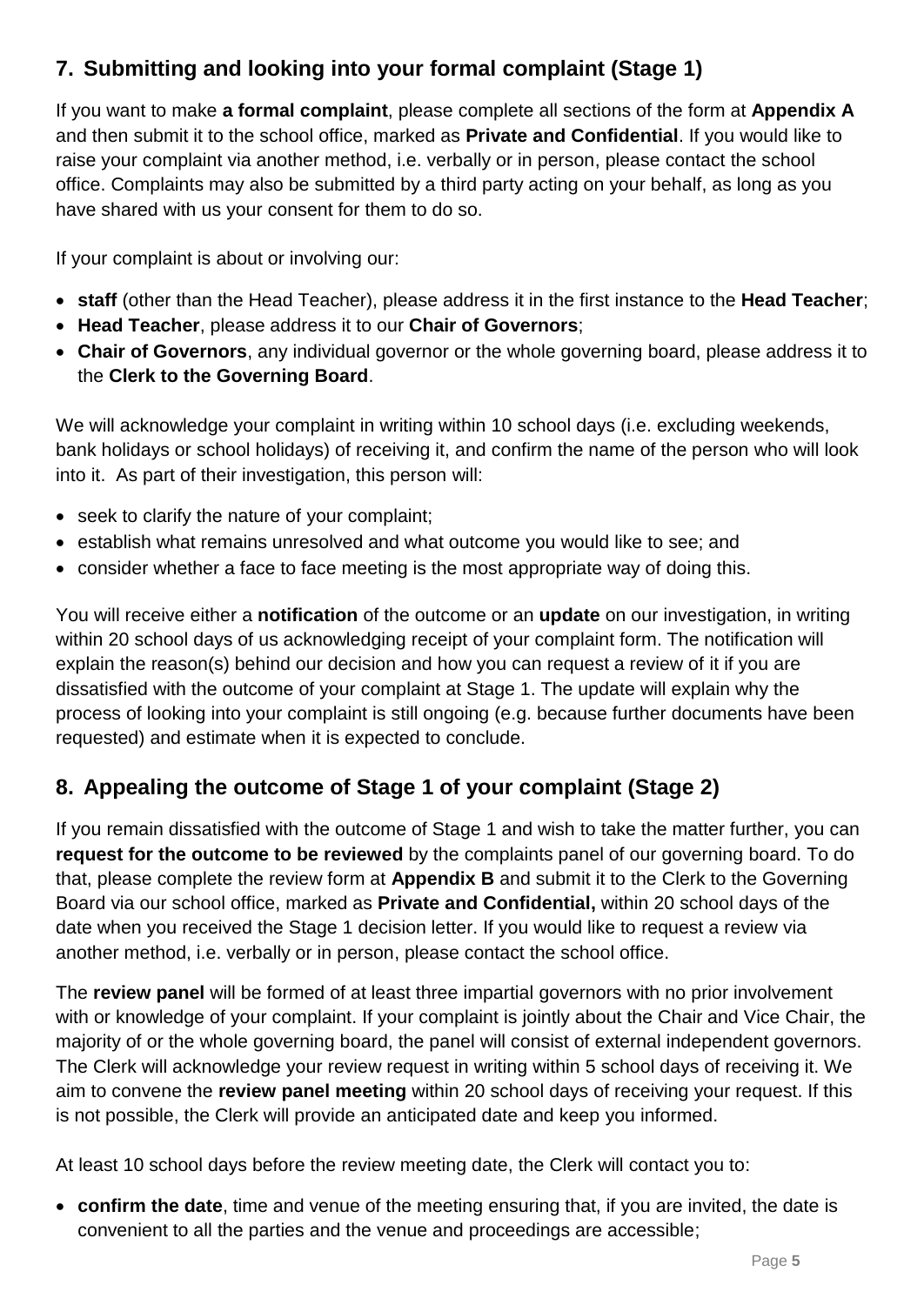**request copies** of any further written material (if required), which needs to be submitted to the review panel no later than 5 school days before the date of the meeting.

If you **reject the offer** of three proposed dates to meet without good reason, the panel reserves the right to convene the review meeting, which will then proceed in your absence on the basis of written submissions from both parties.

The panel will decide who they need to **invite to the meeting**, in order to enable them to review the outcome of your complaint effectively. Those invited may include:

- you, the complainant;
- the person who looked into your complaint at Stage 1 above; and
- any other relevant parties identified by the panel e.g. witnesses.

You are entitled to **bring a friend or colleague** to the review meeting. You should notify the panel if you intend to bring someone along and if you intend them to speak on your behalf.

The panel does not usually consider it necessary for **legal representatives** to be present at the review meeting. If you are considering bringing one though, you should make your request at least 5 school days in advance of the meeting date, providing a clear explanation for why you believe one should attend. The panel will consider and respond to your request, but has absolute discretion to refuse attendance by legal representatives if it considers this appropriate.

Any **written material will be circulated** to all parties at least 5 school days before the date of the meeting. The panel will not normally accept, as evidence, recordings of conversations that were obtained covertly and without the informed consent of all parties being recorded.

The panel will also **not review any new complaints** at this stage or consider evidence unrelated to the initial complaint. New complaints must be dealt with from stage 1 of the procedure.

The meeting will be held in private. **Electronic recordings** of meetings or conversations are not normally permitted unless a complainant's own needs require it. Prior knowledge and consent of all parties attending must be sought before recording meetings or conversations. Consent or otherwise will be recorded in any notes taken.

The panel determines the **procedure followed at the review meeting**. In doing so it follows current advice and guidance published by the Department for Education (DfE) regarding school complaints procedures, including on dealing with serial and persistent complaints.

Within 10 school days of the review panel meeting, the Clerk will write to you and the school's Senior Management Team explaining the panel's decision.

This is the **final stage in our internal complaints procedure**. If the same issues are raised with the school following the panel review, we will only re-consider these points in exceptional circumstances, for example where new evidence has come to light.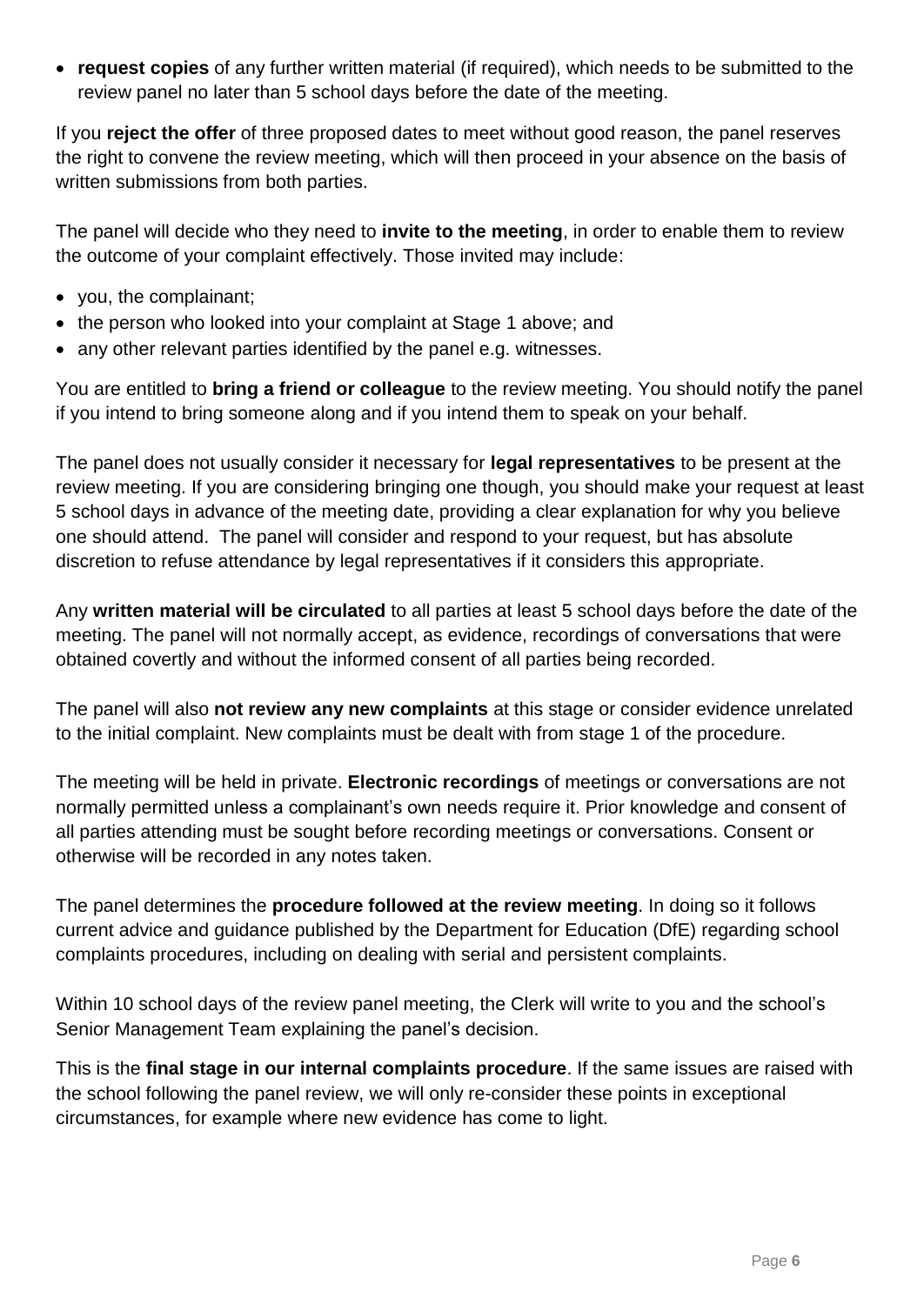# **9. Escalating your complaint beyond the school**

If you believe we did not handle your complaint in accordance with our published procedure, or we acted unlawfully or unreasonably in the exercise of our duties under education law, you can refer the complaint to:

 **the Department for Education (DfE)** after completing Stage 2. The DfE will not normally reinvestigate the substance of complaints or overturn our decisions, but they will consider whether we have adhered to education legislation and any statutory policies connected with the complaint.

You can submit your complaint online at [www.gov.uk/contact-dfe,](http://www.gov.uk/contact-dfe) by phone on 0370 000 2288 or in writing to: Department for Education, Piccadilly Gate, Store Street, Manchester M1 2WD.

- **The Birmingham Diocese**.
- **Ofsted**, who can consider complaints about the School as a whole, but not complaints about individual pupils.

## **10.Queries that relate to this Complaints Procedure**

If you have any questions about this complaints procedure, please contact the school office.

## **11.Relevant legislation and guidance**

- The Equality Act 2010 [www.legislation.gov.uk/ukpga/2010/15/contents](http://www.legislation.gov.uk/ukpga/2010/15/contents)
- School complaints procedures: guidance for schools

[www.gov.uk/government/publications/school-complaints-procedures](http://www.gov.uk/government/publications/school-complaints-procedures)

• Section 29 of the Education Act 200 www.legislation.gov.uk/ukpga/2002/32/contents

#### **Signed**

**Chair of the Governing Board**

**Date: Review Date**: September 2022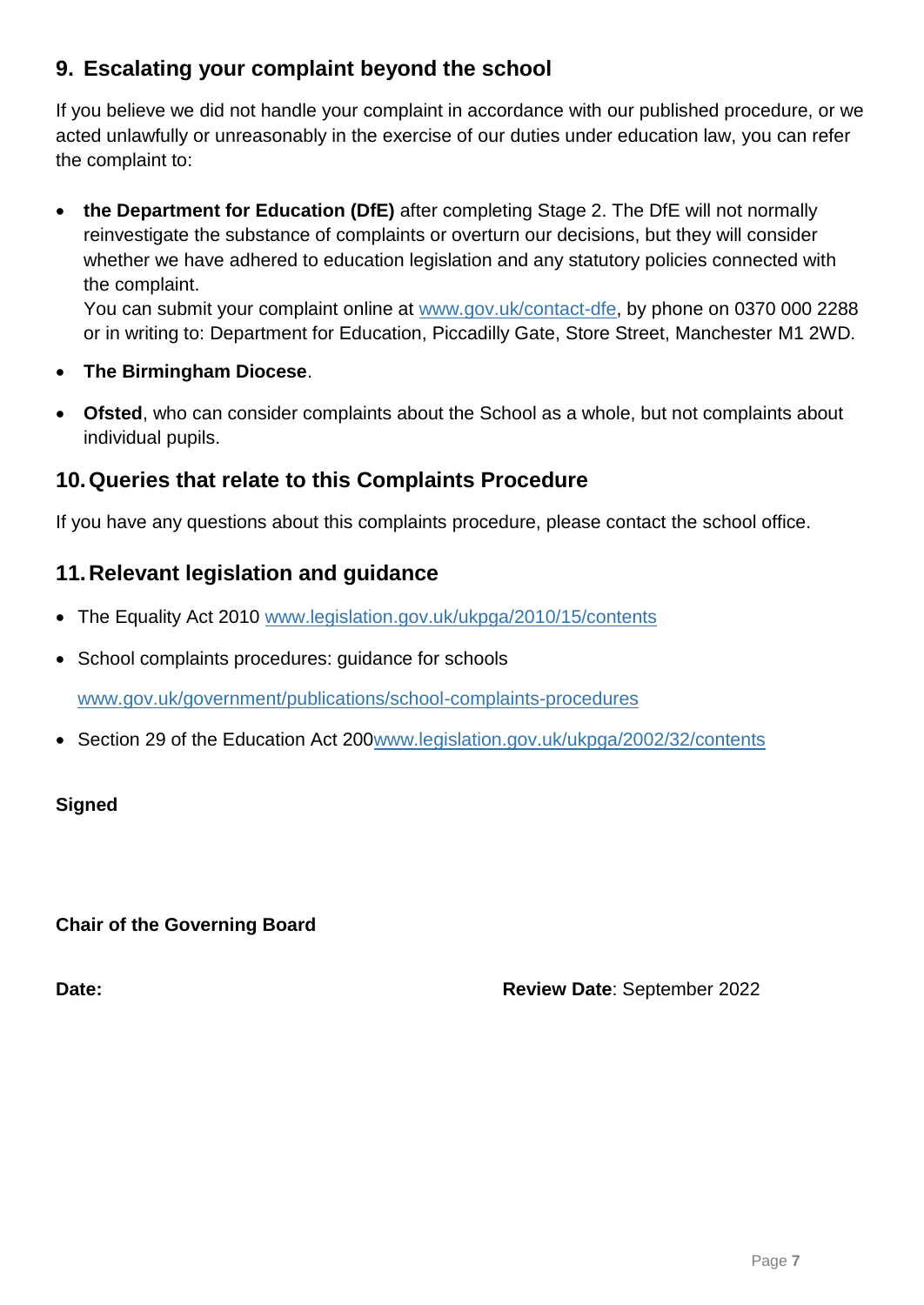# **Complaints Procedure Flowchart**

**(inc. timeline in school days and references to corresponding procedure sections)**

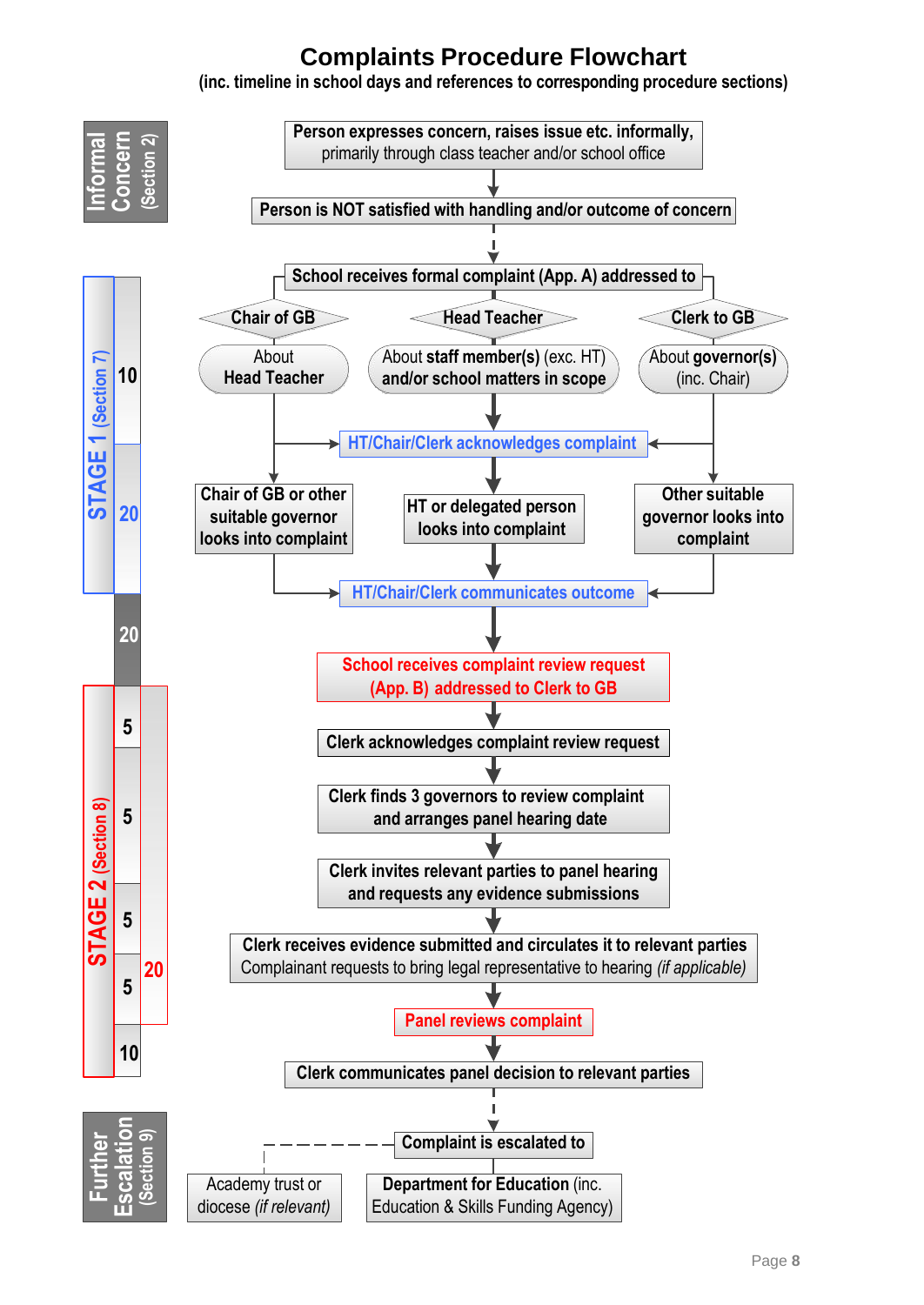# **Roles and Responsibilities**

# **Complainant**

The complainant will receive a more effective response to the complaint if they:

- explain the complaint in full as early as possible
- co-operate with the school in seeking a solution to the complaint
- respond promptly to requests for information or meetings or in agreeing the details of the complaint
- ask for assistance as needed
- treat all those involved in the complaint with respect
- refrain from publicising the details of their complaint on social media and respect confidentiality.

## **Investigator**

The investigator's role is to establish the facts relevant to the complaint by:

- providing a comprehensive, open, transparent and fair consideration of the complaint through:
	- o sensitive and thorough interviewing of the complainant to establish what has happened and who has been involved
	- o interviewing staff and children/young people and other people relevant to the complaint
	- o consideration of records and other relevant information
	- o analysing information
- liaising with the complainant and the complaints co-ordinator as appropriate to clarify what the complainant feels would put things right.

The investigator should:

- conduct interviews with an open mind and be prepared to persist in the questioning
- keep notes of interviews or arrange for an independent note taker to record minutes of the meeting
- ensure that any papers produced during the investigation are kept securely pending any appeal
- be mindful of the timescales to respond
- prepare a comprehensive report for the Head Teacher or complaints committee that sets out the facts, identifies solutions and recommends courses of action to resolve problems.

The Head Teacher or complaints committee will then determine whether to uphold or dismiss the complaint and communicate that decision to the complainant, providing the appropriate escalation details.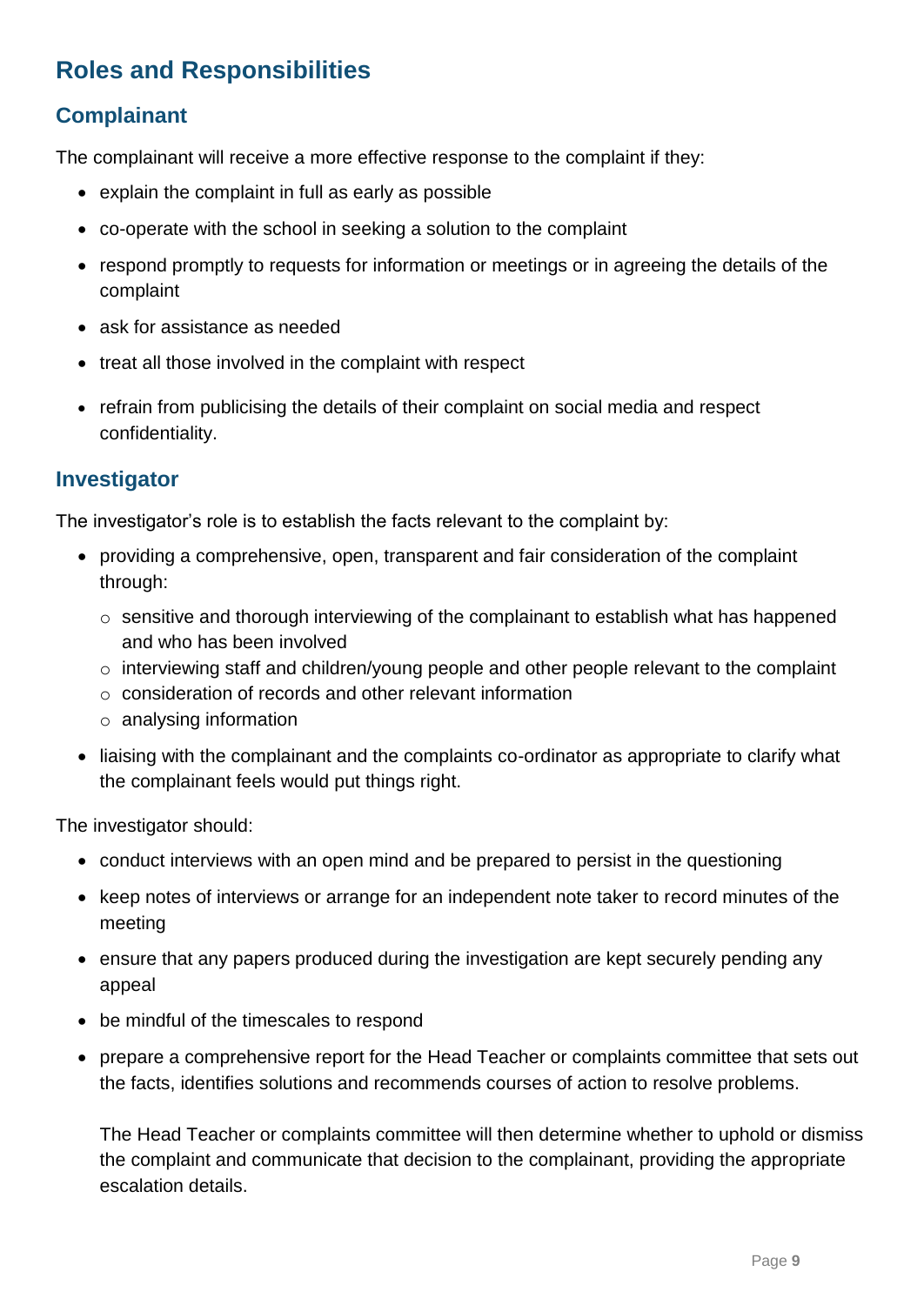## **Complaints Co-ordinator** (in most cases will be the Head Teacher)

The complaints co-ordinator should:

- ensure that the complainant is fully updated at each stage of the procedure
- liaise with staff members, Head Teacher, Chair of Governors, Clerk and LAs (if appropriate) to ensure the smooth running of the complaints procedure
- be aware of issues regarding:
	- $\circ$  sharing third party information
	- o additional support. This may be needed by complainants when making a complaint including interpretation support or where the complainant is a child or young person
- keep records.

#### **Clerk to the Governing Body**

The Clerk is the contact point for the complainant and the committee and should:

- ensure that all people involved in the complaint procedure are aware of their legal rights and duties, including any under legislation relating to school complaints, education law, the Equality Act 2010, the Freedom of Information Act 2000, the Data Protection Act (DPA) 2018 and the General Data Protection Regulations (GDPR)
- set the date, time and venue of the meeting, ensuring that the dates are convenient to all parties (if they are invited to attend) and that the venue and proceedings are accessible
- collate any written material relevant to the complaint (for example; stage 1 paperwork, school and complainant submissions) and send it to the parties in advance of the meeting within an agreed timescale
- record the proceedings
- circulate the minutes of the meeting
- notify all parties of the committee's decision.

## **Committee Chair**

The committee's chair, who is nominated in advance of the complaint meeting, should ensure that:

- both parties are asked (via the Clerk) to provide any additional information relating to the complaint by a specified date in advance of the meeting
- the meeting is conducted in an informal manner, is not adversarial, and that, if all parties are invited to attend, everyone is treated with respect and courtesy
- complainants who may not be used to speaking at such a meeting are put at ease. This is particularly important if the complainant is a child/young person
- the remit of the committee is explained to the complainant
- written material is seen by everyone in attendance, provided it does not breach confidentiality or any individual's rights to privacy under the DPA 2018 or GDPR.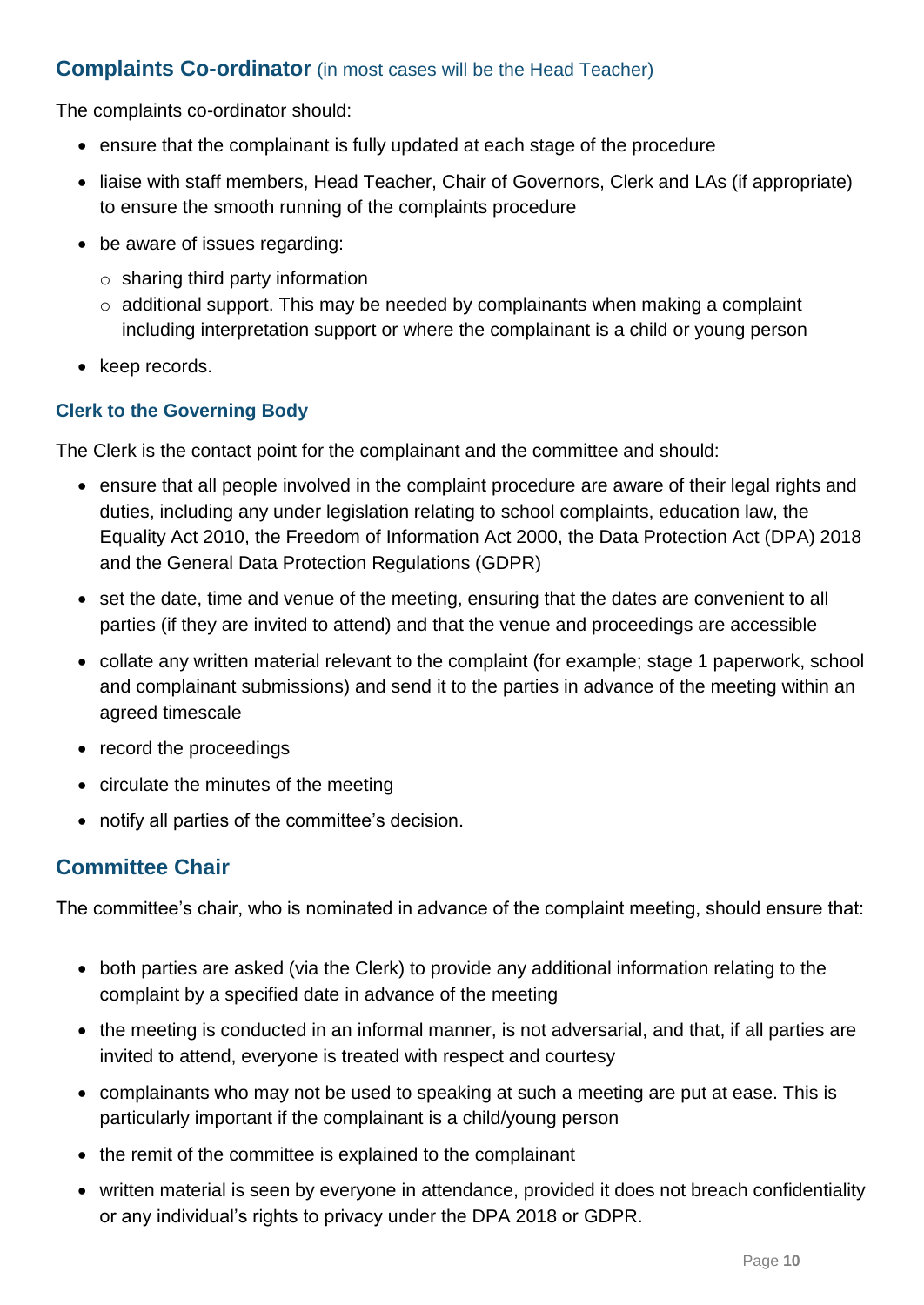If a new issue arises it would be useful to give everyone the opportunity to consider and comment upon it; this may require a short adjournment of the meeting

- both the complainant and the school are given the opportunity to make their case and seek clarity, either through written submissions ahead of the meeting or verbally in the meeting itself
- the issues are addressed
- key findings of fact are made
- the committee is open-minded and acts independently
- no member of the committee has an external interest in the outcome of the proceedings or any involvement in an earlier stage of the procedure
- the meeting is minuted
- they liaise with the Clerk (and complaints co-ordinator, if the school has one).

#### **Committee Member**

Committee members should be aware that:

• the meeting must be independent and impartial, and should be seen to be so

No governor may sit on the committee if they have had a prior involvement in the complaint or in the circumstances surrounding it.

• the aim of the meeting should be to resolve the complaint and achieve reconciliation between the school and the complainant

We recognise that the complainant might not be satisfied with the outcome if the meeting does not find in their favour. It may only be possible to establish the facts and make recommendations.

many complainants will feel nervous and inhibited in a formal setting

Parents/carers often feel emotional when discussing an issue that affects their child.

 extra care needs to be taken when the complainant is a child/young person and present during all or part of the meeting

Careful consideration of the atmosphere and proceedings should ensure that the child/young person does not feel intimidated.

The committee should respect the views of the child/young person and give them equal consideration to those of adults.

If the child/young person is the complainant, the committee should ask in advance if any support is needed to help them present their complaint. Where the child/young person's parent is the complainant, the committee should give the parent the opportunity to say which parts of the meeting, if any, the child/young person needs to attend.

However, the parent should be advised that agreement might not always be possible if the parent wishes the child/young person to attend a part of the meeting that the committee considers is not in the child/young person's best interests.

• the welfare of the child/young person is paramount.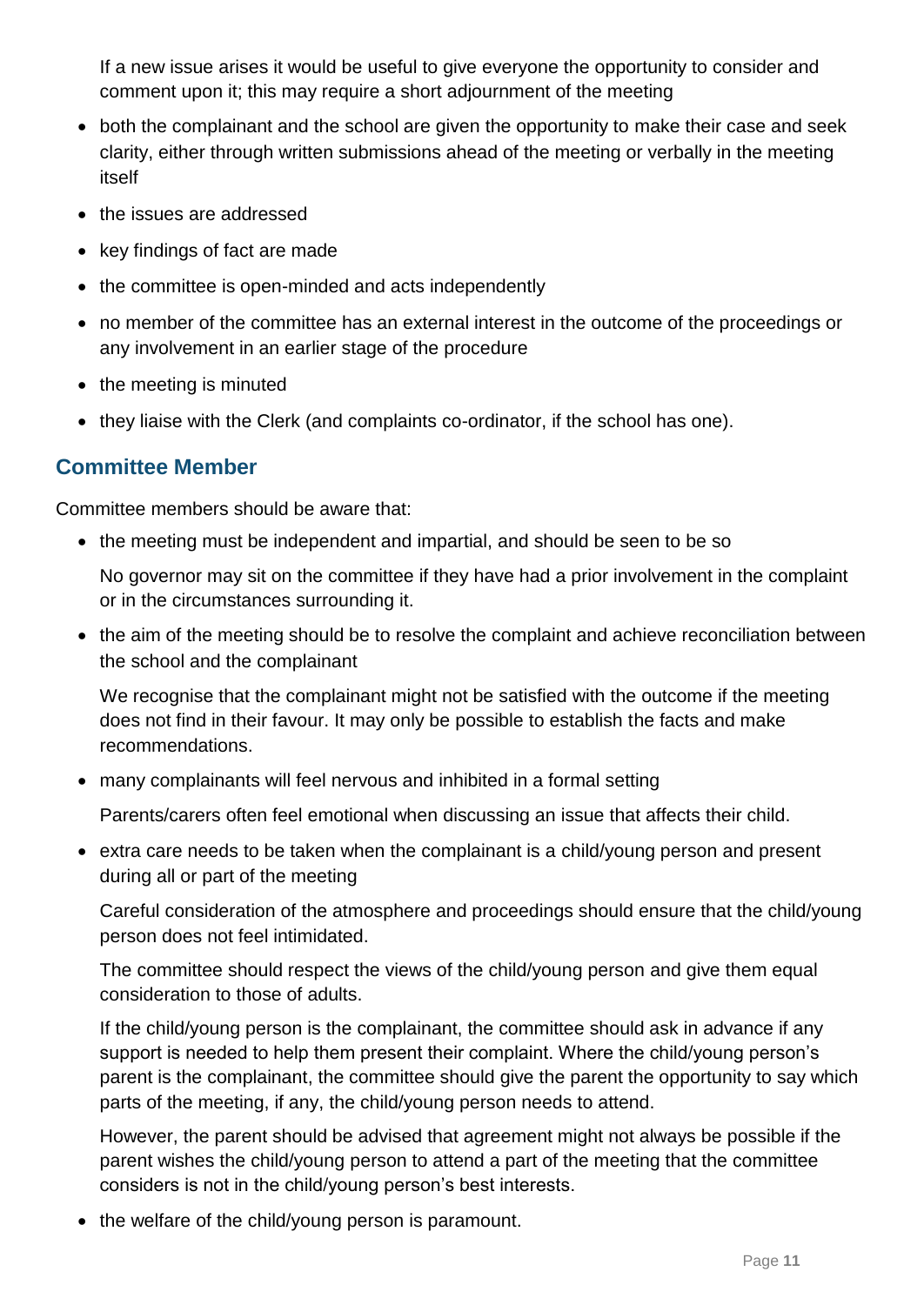# **Formal Complaint Form** (Appendix A)

If you wish to make a formal complaint, please complete this form and return it to the school.

| Your name                                                                                   |                                                                                             |  |
|---------------------------------------------------------------------------------------------|---------------------------------------------------------------------------------------------|--|
| Your address                                                                                |                                                                                             |  |
| Contact phone no. (day/mobile)                                                              |                                                                                             |  |
| Contact email address                                                                       |                                                                                             |  |
| Pupil name, year group and your<br>relationship to them (where applicable)                  |                                                                                             |  |
| Have you shared this as an informal<br>concern?                                             | Yes / No<br>If yes, with whom?                                                              |  |
|                                                                                             | <b>Complaint details</b> - please provide an overview of the complaint so far, who has been |  |
| involved, why your concerns remain unresolved.                                              |                                                                                             |  |
|                                                                                             |                                                                                             |  |
|                                                                                             |                                                                                             |  |
|                                                                                             |                                                                                             |  |
|                                                                                             |                                                                                             |  |
|                                                                                             |                                                                                             |  |
|                                                                                             |                                                                                             |  |
|                                                                                             |                                                                                             |  |
|                                                                                             |                                                                                             |  |
|                                                                                             |                                                                                             |  |
|                                                                                             |                                                                                             |  |
| Action(s) taken so far (including staff member dealing with it) and/or solution(s) offered. |                                                                                             |  |
|                                                                                             |                                                                                             |  |
|                                                                                             |                                                                                             |  |
|                                                                                             |                                                                                             |  |
|                                                                                             |                                                                                             |  |
|                                                                                             |                                                                                             |  |
|                                                                                             |                                                                                             |  |
|                                                                                             |                                                                                             |  |
|                                                                                             |                                                                                             |  |
|                                                                                             |                                                                                             |  |
|                                                                                             |                                                                                             |  |
|                                                                                             |                                                                                             |  |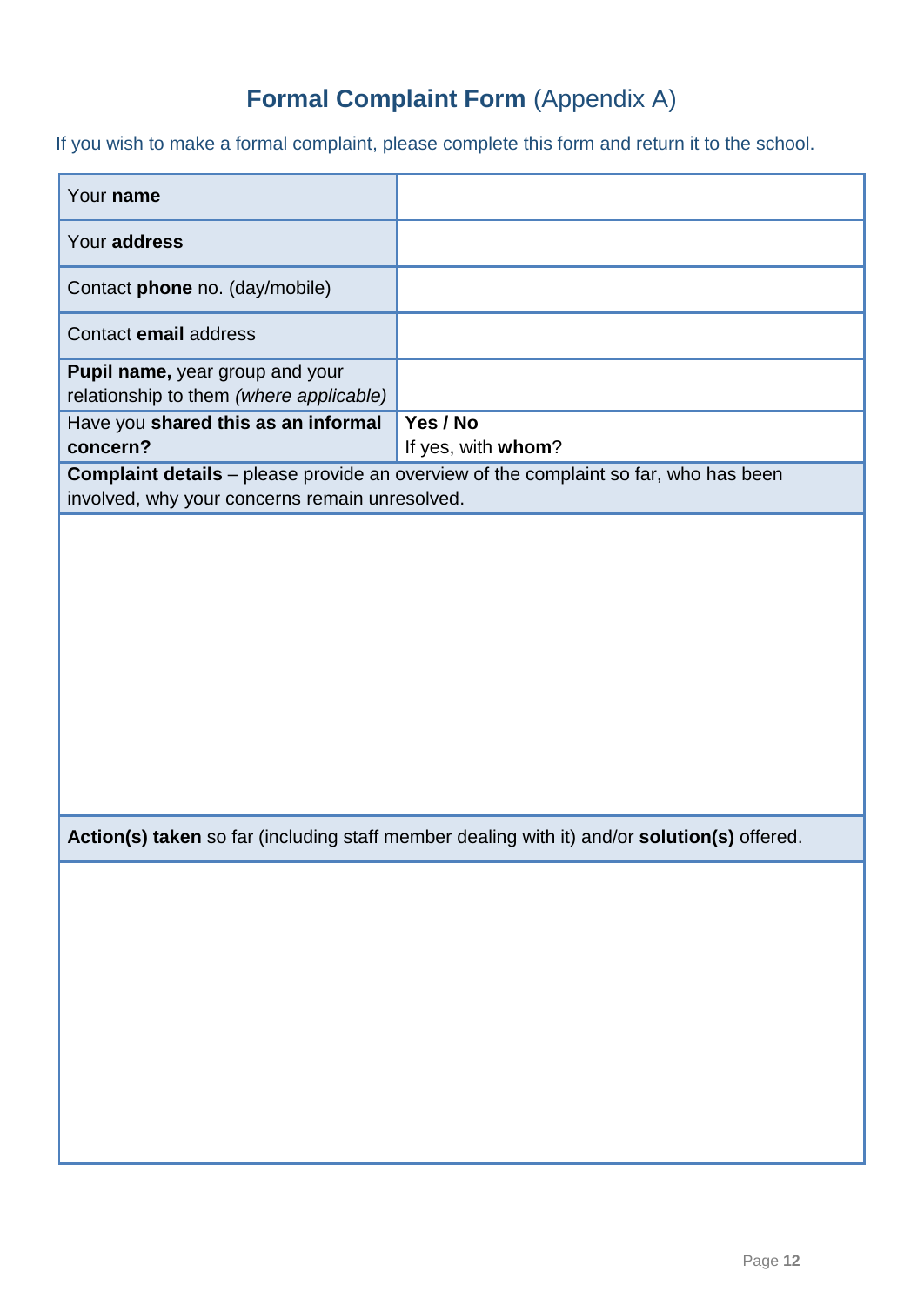| What action(s) do you feel might resolve the problem?                                                                                                                          |         |  |  |
|--------------------------------------------------------------------------------------------------------------------------------------------------------------------------------|---------|--|--|
|                                                                                                                                                                                |         |  |  |
|                                                                                                                                                                                |         |  |  |
|                                                                                                                                                                                |         |  |  |
|                                                                                                                                                                                |         |  |  |
|                                                                                                                                                                                |         |  |  |
|                                                                                                                                                                                |         |  |  |
|                                                                                                                                                                                |         |  |  |
|                                                                                                                                                                                |         |  |  |
|                                                                                                                                                                                |         |  |  |
|                                                                                                                                                                                |         |  |  |
| Signed:                                                                                                                                                                        | Date:   |  |  |
|                                                                                                                                                                                |         |  |  |
|                                                                                                                                                                                |         |  |  |
|                                                                                                                                                                                |         |  |  |
|                                                                                                                                                                                |         |  |  |
|                                                                                                                                                                                | Signed: |  |  |
| Please return this form to:<br>Moseley C of E Primary School, Oxford Road, Moseley, Birmingham, B13 9EH<br><b>Official use</b><br>Date received:<br>Date acknowledgement sent: |         |  |  |
| Complaint referred to:                                                                                                                                                         | Date:   |  |  |

The **reason(s)** why this was **not a satisfactory resolution** for you.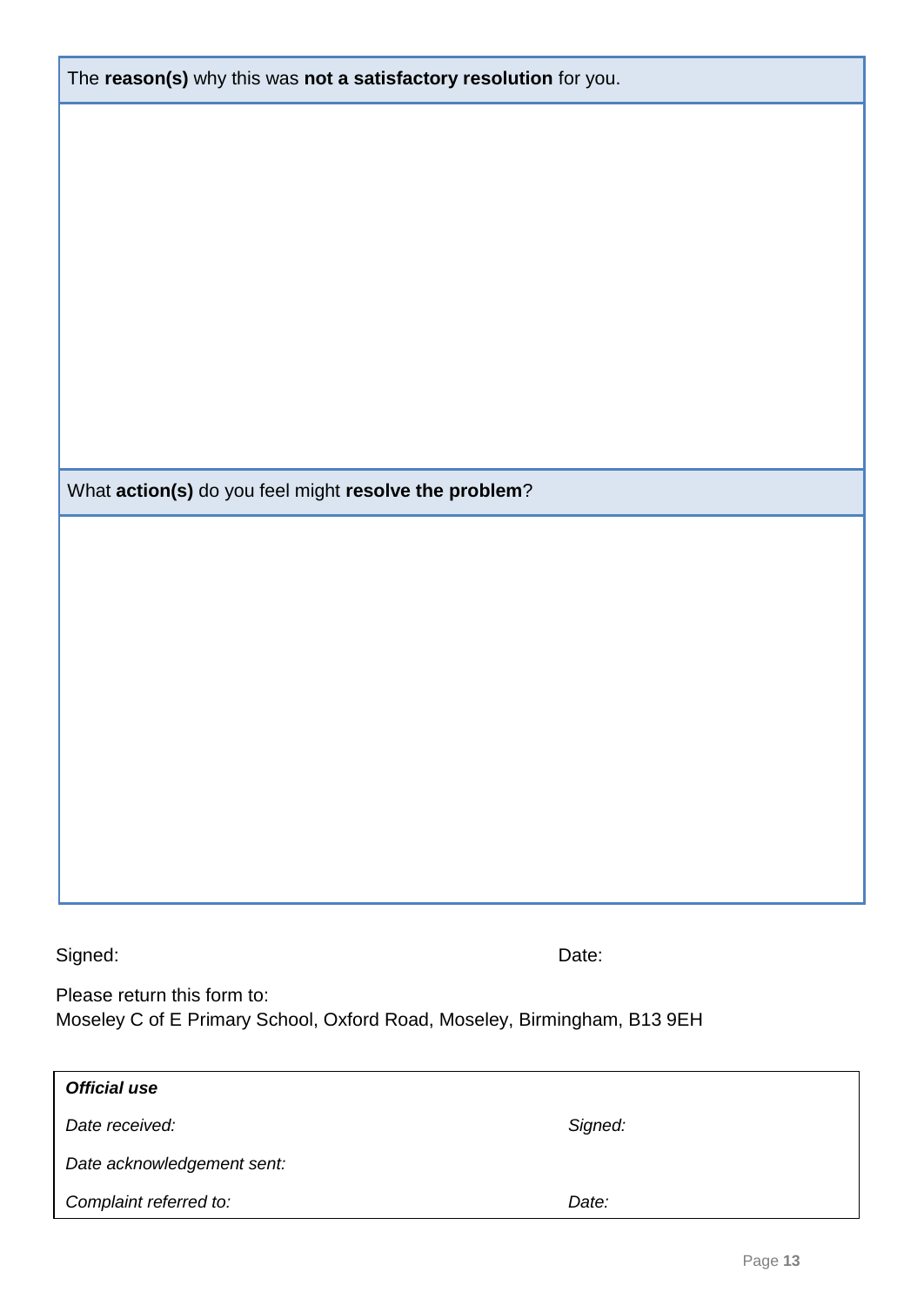# **Complaint Review Request Form** (Appendix B)

If you wish to request a review of the outcome of your complaint, please complete this form and return it to the school.

| Your name                                                                                                                                         |  |
|---------------------------------------------------------------------------------------------------------------------------------------------------|--|
| Your address                                                                                                                                      |  |
| Contact <b>phone</b> no. (day/mobile)                                                                                                             |  |
| Contact email address                                                                                                                             |  |
| When did you submit your formal<br>complaint (Appendix A)?                                                                                        |  |
| Why do you remain dissatisfied by the outcome of your complaint?<br>You may continue on a separate piece of paper or attach additional documents. |  |
|                                                                                                                                                   |  |